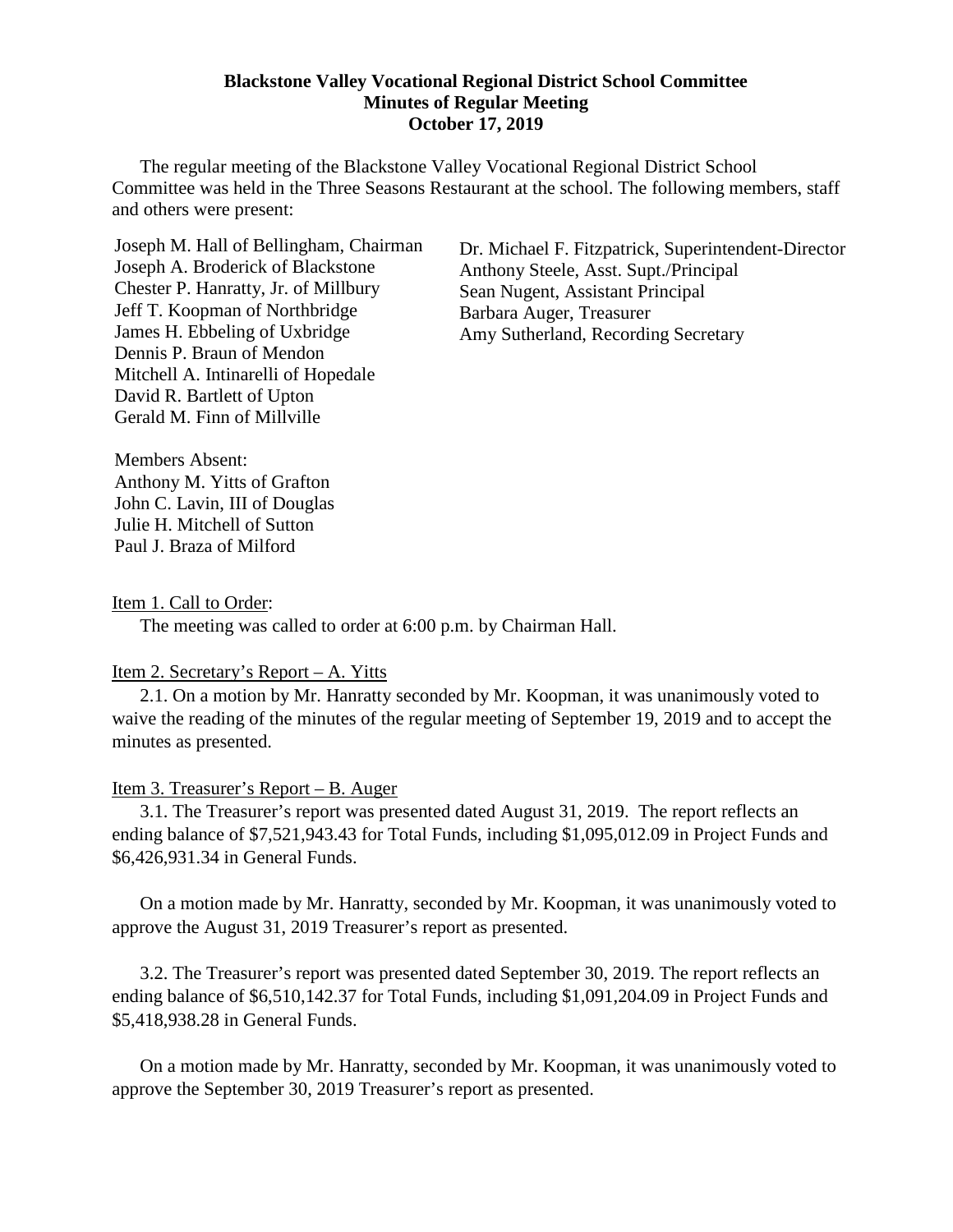## Item 4. Comments by Student Representatives – Logan Keefe & Isabella Caccavelli

The Committee was informed that Student Council had a workshop meeting with the focus on leadership skills. The school had the annual pep rally for homecoming. The tickets for the dance were sold out. The bonfire was cancelled. BVT will be hosting a Fall Conference for over 700 students on November 7, 2019. This is a leadership event for students across Central MA. The theme is "The Game of Leadership." The freshman elections were held and officers were elected. There will be a Dig Pink Volley Ball Game to be held on October 22  $\&$  23<sup>rd</sup>. Dr. Fitzpatrick thanked the students and staff who helped to make Homecoming a successful event.

## Item 5. Vocational Department Presentation – Jim Millette

5.1. Multimedia Communications: Mr. Millette began the presentation by explaining the theme which is "Innovation is Creativity with a Job to do." There were links provided for those who may be interested in different parts of the program. The timeline of what is covered each year was explained on the back of the Multimedia Communications brochure. The curriculum covers a wide range of topics from the foundations of graphic design, video production, digital photography, animation, and advertising. BVT offers students the opportunity to further their studies with live work and personal projects in chosen specialties. There is a blog of students' work which is always updated with projects. The class also has a "YouTube" channel with selfcreated videos (ex. Dog Orphans Humane Society). Some of the students are taking part in COOP opportunities. The new space provides for more students to be allowed in the program.

# Item 6. Out of Country Trips – Len O'Neil

6.1. Len O'Neil informed the school that a trip is being planned for April vacation 2020 for Grades 9-12. There are 43 students going on the trip. This trip will include visiting Austria, Germany, and Switzerland.

6.2. The School Committee is in receipt of a request for a field trip for April Vacation 2021 to Berlin, Prague, Krakow, and Budapest. The projected number of students who can attend is 34 - 44 students. On a motion made by Mr. Hanratty, seconded by Mr. Broderick, it was unanimously voted to approve this trip subject to follow-up from Mr. O'Neil.

# Item 7. Director of Student Life – M. Denise

7.1. & 7.2 FY20 Admissions Applicant Status: The School Committee was provided with an Admission Status Report for 2019-2020. The report showed a breakdown of the attendance from the towns. The current freshman enrollment is 313students. The total number of upperclassman applicants is 42. This number has increased over previous years. There was a kick off admission breakfast held on September 17, 2019. An Open House is scheduled for Wednesday, November 20, 2019. The School Committee members are in receipt of a redesigned view book which has new features and updated photos. There will be new photos included in April 2020 from Machine Tech, Engineering, Electronics, Carpentry, and Business & Entrepreneurship.

7.3. 2018-2019 Athletic Review: The School Committee was provided with a memo which categorized the history of the athletic participation of the boys and girls from 2006-2019. The sheet also included various sports which were added through the years. There are five girls participating in a Hockey Co-op with Bellingham, Dover/Sherborn, and Hopkinton. The Athletic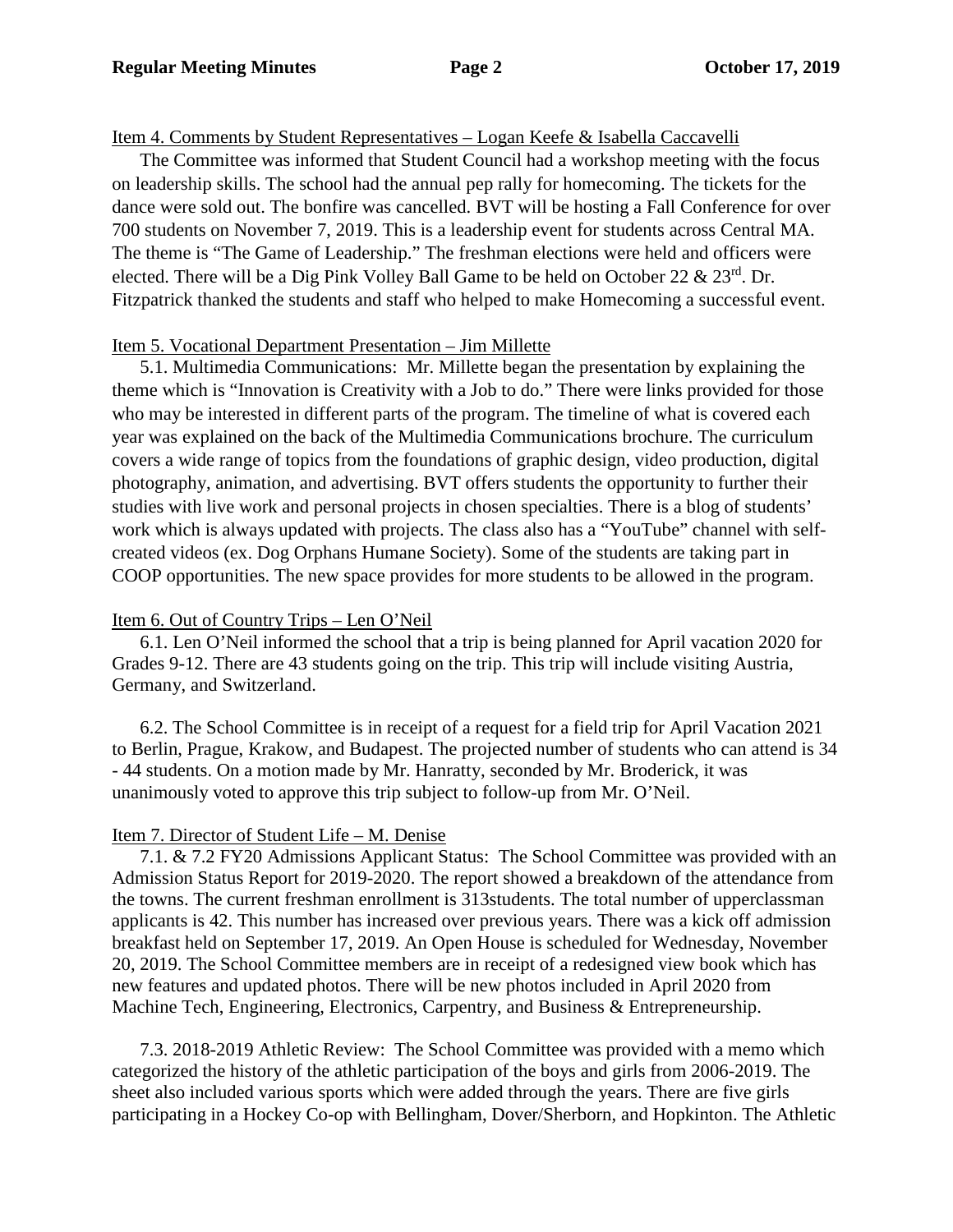Achievements of 2018-2019 were also shown. BVT athletics attained the following achievements: Colonial Athletic League Champions (6 teams), State Vocational Qualifiers (5 teams), State Vocational Champions (3 teams), MIAA Playoff Teams (13 teams), Central MA Division Champs (1 team), Massachusetts State Division 7 Champions (1 team), and Boston Globe Markham Award  $(8<sup>th</sup>$  time in 12 years).

#### Item 8. Facilities Subcommittee Report – D. Bartlett

The school took part in many projects over the summer and into the fall. All of the summer projects with the exception of one have been completed. The track is still in need of repair. The execution of the security grant is in full swing. The hot water valves and risers have been replaced; this was done in house. There was an infra-red roof inspection done and moisture spots were located, working with the contractor to do the warranty repairs. The next meeting of the Facilities Subcommittee is scheduled for November 11, 2019 at 4:30 p.m. All were reminded that the building is 55 years old and periodic and preventive maintenance repairs are needed.

### Item 9. Asst. Supt. for Finance/Operations – K. Johnson

9.1. Security Fence/Gate Contract Award (Safety Grant): Mr. Johnson explained that the security grant went out to bid. There were two formal submissions. On a motion made by Mr. Hanratty, seconded by Mr. Finn, it was unanimously voted to accept the quote/bid summary for the project to be awarded to Green Acres Landscape & Construction in the amount of \$49,316.00.

- 9.2. Line Item Transfers There were no transfers.
- 9.3. Donation Approvals
	- a. Vehicle Donation 2002 Ford Explorer: Dr. Fitzpatrick indicated that he was not aware a relative of his made this donation. However, the Superintendent wanted to ensure transparency and go on record as having no financial interest or benefit by this unanticipated gift. On a motion made by Mr. Braun, seconded by Mr. Ebbeling, it was unanimously voted to accept the donation of a 2002 Ford Explorer.
	- b. Appliance Donation GE Stacked Washer & Dryer: On a motion made by Mr. Braun, seconded by Mr. Ebbeling, it was unanimously voted to accept the donation of a GE Stacked Washer and Dryer.

9.4. The FY20 Grant Applications/Approvals: The School Committee is in receipt of the updated Fiscal Year 2020 Grant & External Funding Activity. The current grant listing is at two million dollars. A grant from Blackstone Valley Chamber of Commerce was granted for \$500.00. The Lampin Grant for \$2,000 was granted. The DOT Workforce Transportation Grant (2 Vans) for \$100,000 was submitted and the District received positive replies back about this submittal. The school is waiting to hear back about the awarding of the MA Skills Capital Grant in the amount of \$830,000. Mr. Johnson has a meeting with our OPM, Hill International, and the design firm, Mount Vernon Group. He has reached out to see when we would have the roof repair proposals available. It was communicated that this could be provided as early as next week. The OPM for the previous roof project came in at \$127,000 with an overall project projection of \$722,000 for the construction. When looking at this for an estimate for the new project, he put the OPM at \$132,000, \$93,000 to architect, and \$495,000 for construction. The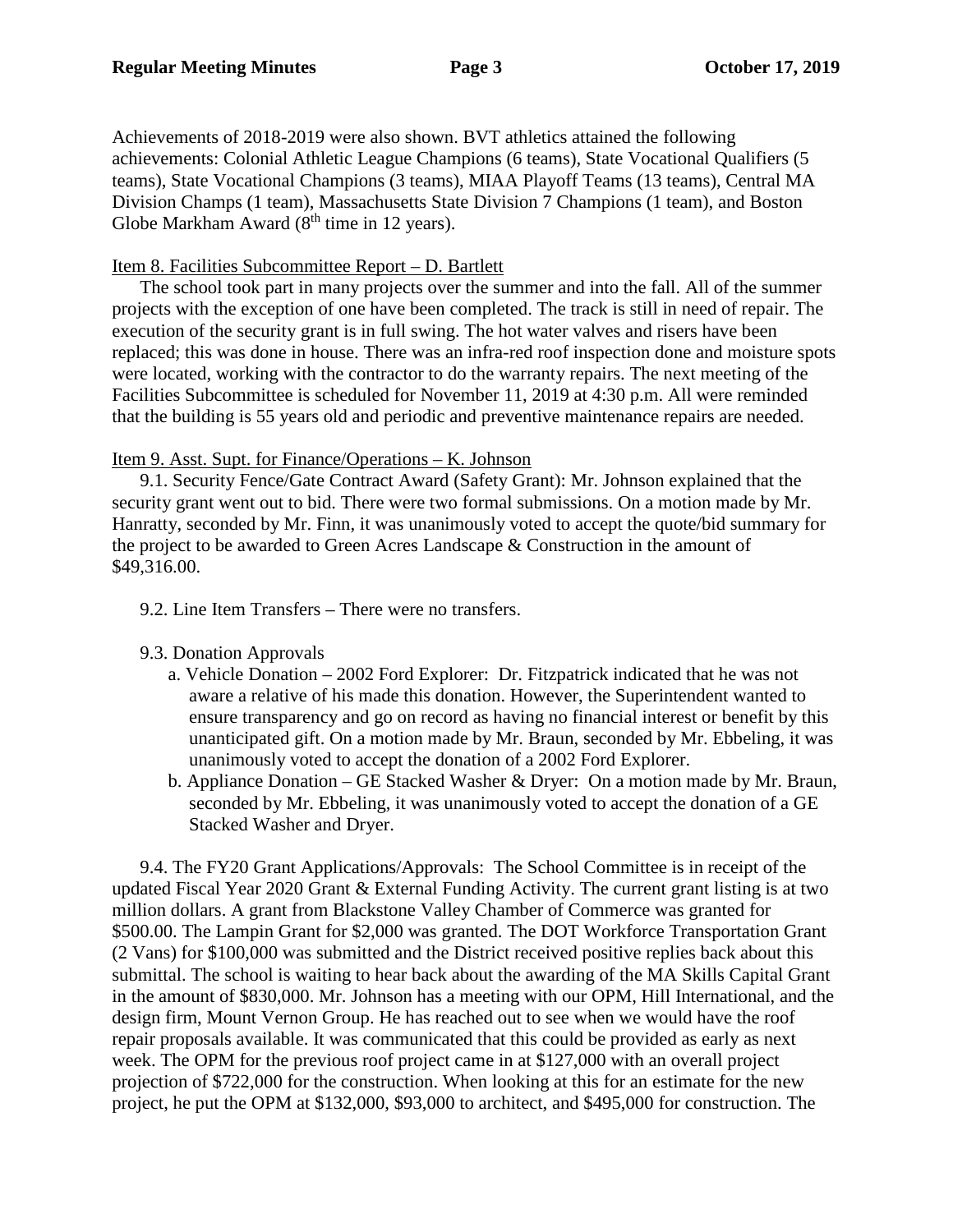numbers were figured out conservatively. There is currently \$716,000 in the Capital Projects account. If the numbers come in higher a transfer will be required.

9.5. Courtesy Copy Budget Subcommittee Meeting Dates: A proposed FY2021 Budget Subcommittee timetable of meeting dates was reviewed. This sheet included a snow day if needed. The schedule is relatively tight.

Item 10. Assistant Superintendent-Director's Report – A. Steele

10.1. Preliminary MCAS/AYP Report: Ed Evans provided a report of the MCAS Update. The report provided terms, data points, and achievement levels. There were several changes to the administration of the  $10<sup>th</sup>$  grade MCAS Next Generation exam for English Language Arts and Math. The students were able to complete the exam on computers for the first time. The test has been designed to be harder for students with fewer students in the top achievement level. The new achievement levels are Exceeding Expectations (E), Meeting Expectations (M), Partially Meeting Expectations (PM), and Not Meeting Expectations (NM). The science exam was administered on paper using the legacy achievement scale. Due to the controversial essay question last March, 268 BVT students had the opportunity to retake the ELA exam in November for the purpose of the Adams Scholarship Calculation; 23 students decided to retake the exam. The spring 2019 ELA percentile showed BVT students scoring 81% Advanced, 18% Proficient, 1% Needs Improvement, and 1% Warning/Failing. The 2019 Next Generation MCAS Achievement Results are as follows: English = 81% M+E, 18% E, 63% M, 18% PM, and 2% NM; Math = 76% M+E, 17% E, 59% M, 22% PM, and 2% NM; Science = 91% Proficient+ Advanced, 45% Advanced, 47% Proficient, 7% Needs Improvement, and 1% Warning/Failing. Thank you to all the academic staff who prepared the students.

10.2. 2019 Project Lead the Way Final Exam Data: Vocational Director Matthew Connors was recognized for recently attaining his Doctoral degree. Dr. Connors provided the PLTW End of Course Assessment scores. There are four (4) performance levels to indicate a student's performance on an End-of-Course Assessment; Novice, Practiced, Accomplished, and Distinguished. This shows a range from 100 to 600; 38% of the BVT students who took this received the Distinguished range; 53% received Accomplished; and 9% received Practiced. The students scored exceptionally well for the 157 students who took the test. In Civil Engineering and Architecture there was one (1) student who achieved a perfect score of 600, and in Digital Electronics two (2) students achieved a perfect 600. It was suggested to invite the students who had perfect scores of 600 be invited to the next meeting for recognition.

10.3. Homecoming Status Report: Homecoming Weekend was held on October 10-12, 2019. A fun time was had by all with the exception of the pipe valve failure which happened prior to the pep rally. The annual bonfire was postponed due to the EEE health threat concern. The event was well attended.

10.4. General Advisory Dinner Status: The General Advisory Dinner will take place on October 30, 2019. RSVP's for the event are coming in and about 150 people anticipate attending. The theme is Fall Harvest.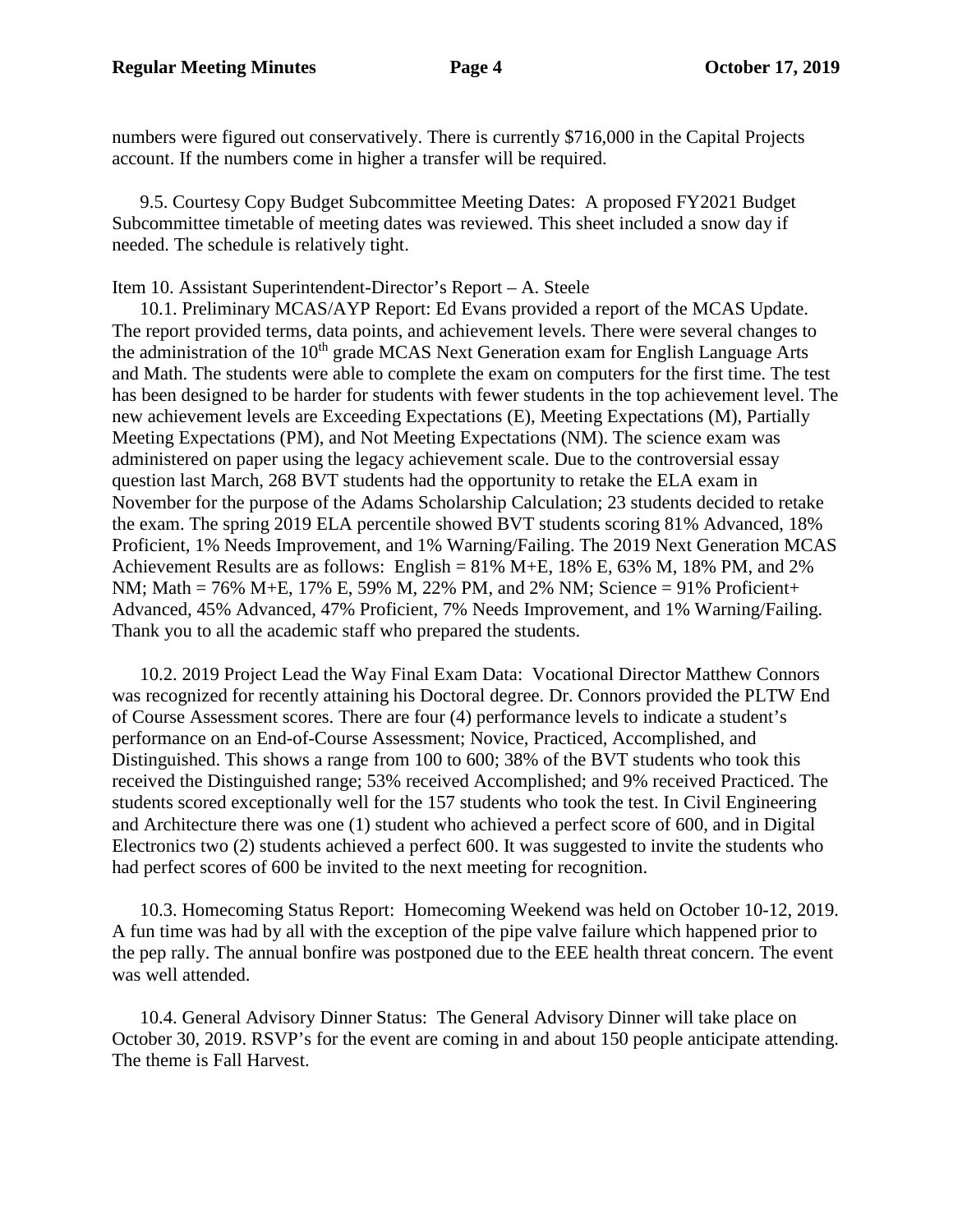10. 5. Out of State Trips:

- a. Visual Arts Field Trip A field trip request form was submitted for a Visual Arts Field Trip scheduled for November 21, 2019 to Hasbro Inc. in Pawtucket, RI. On a motion made by Mr. Intinarelli, seconded by Mr. Koopman, it was unanimously voted to approve the Visual Arts Field Trip.
- b. Robotics Team Field Trip  $-A$  field trip request form was submitted for the Robotics Team to go to Disney World January 24-28, 2020. On a motion made by Mr. Intinarelli, seconded by Mr. Hanratty, it was unanimously voted to approve the field trip to Disney World.

# Item 11. Superintendent-Director's Report – M. Fitzpatrick

11.1. Members were provided with the FY20 Delineated Sub Committees listing.

11.2. Annual Report: School Committee members were provided with the Annual Report. This was also electronically provided to every town.

11.3. The memo entitled "BVT Comparison by Town and Grade" was referenced. This is a breakdown of enrollment by town of those students who attend BVT. This sheet helps when preparing the budget.

11.4. The school received notice that the charity trip to Haiti has been cancelled out of concern for the students' safety. The school is looking for an alternative activity.

11.5. Yancik Strong Fund Raiser: This event is being organized by Alese Cone. The event is to be held Monday October 21, 2019 from 6:00-10:00 p.m. Tickets are available for the event.

11.6. The social studies program held a Revolutionary War Reenactment which took place on October 5-6, 2019. The students were bused to the event to participate. The event took place at Daniels Farm in Blackstone. There was a tremendous turn out. The feedback was great. The efforts were funded through two grants.

11.7. Student Opportunity Act Status Update and Impact Analysis: The Committee is in receipt of a New Education Reform Act fact sheet dated September 19, 2019. This is an unprecedented 1.5 billion dollars in new investment in Massachusetts public education. The bill modernizes the K-12 education and policies. The plan will provide about an additional \$30.00 per student and additional transportation reimbursement. All updates will be provided to the Committee when available.

11.8. The School Committee is in receipt of a NESDEC Professional Development Grant Award Letter in the amount of \$7,700.00.

11.9. Presentations:

a. Dr. Fitzpatrick attended the NESDEC Fall Conference on September 26, 2019.

- 11.10. Visiting Educators:
	- a. Members of the National Defense University visited BVT on September 20, 2019.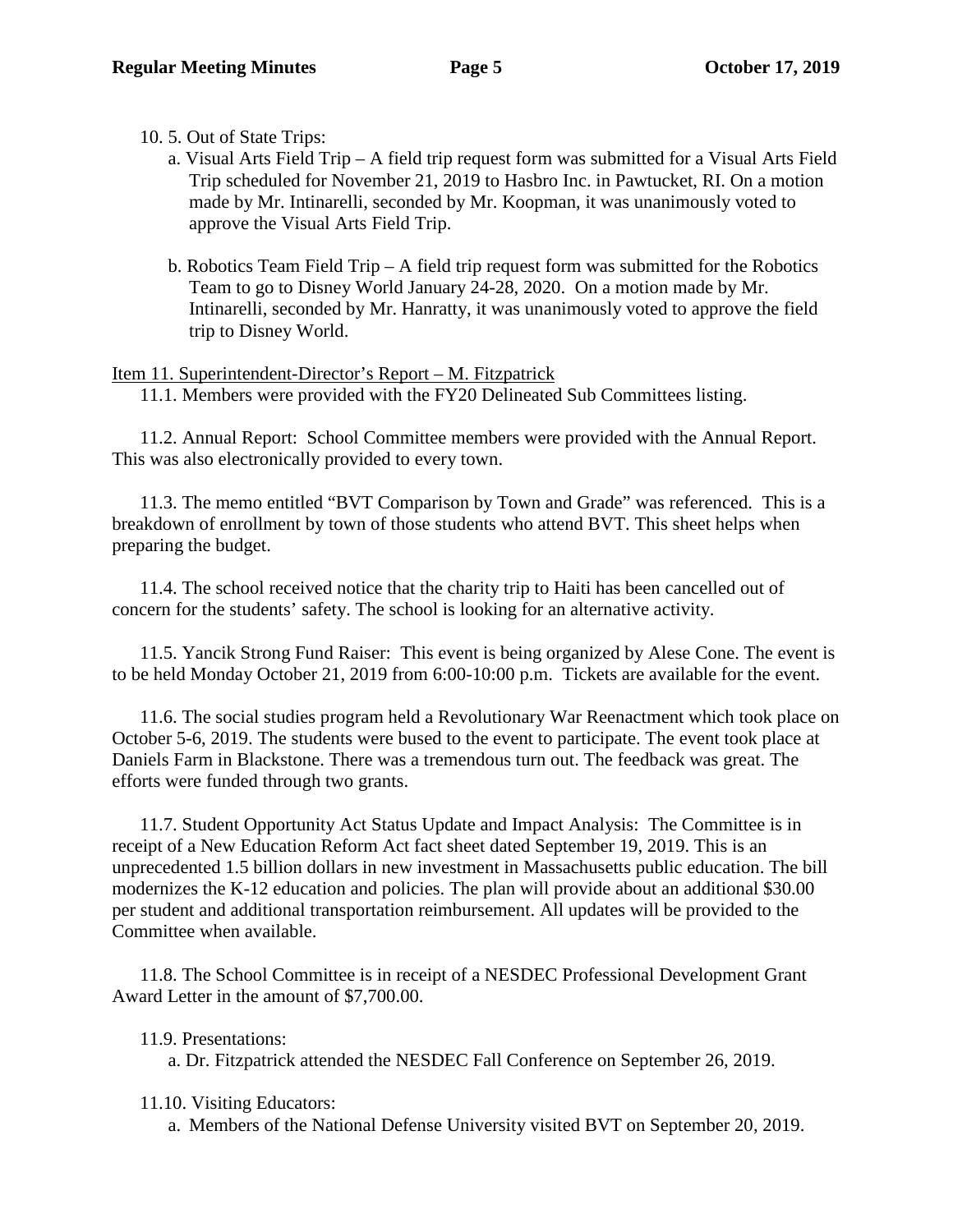b. Quaboag Regional Superintendent Brett Kustigian & Principal Steve Duff spent half a day at BVT requesting to visit the welding, manufacturing, and health programs.

Item 12. New Business:

No new business was discussed.

#### Item 13. Items for the Good of the Committee:

The monthly compilation of news clippings and correspondence were made available for the School Committee's Review.

### Item 14. Next Regularly Scheduled School Committee Meeting – J. Hall

The next regularly scheduled meeting will be held on November 14, 2019 at 6:00 p.m. in the Three Seasons Restaurant.

Mr. Braun departed the meeting at 8:16 p.m. due to a previously scheduled engagement.

### Item 15. Executive Session:

On a motion made by Mr. Bartlett, seconded by Mr. Hanratty, a roll call vote was taken at 8:20 p.m. to enter into Executive Session to approve executive session minutes and discuss noncollective and collective bargaining strategies per MGL Chpt. 30 A,  $\S21(a)$  #2 & #3, as discussion in an open session would be detrimental to the District. The roll call was as follows:

| Roll Call:              |     |
|-------------------------|-----|
| Joseph M. Hall          | aye |
| Joseph A. Broderick     | aye |
| Jeff T. Koopman         | aye |
| James H. Ebbeling       | aye |
| Chester P. Hanratty     | aye |
| Mitchell A. Intinarelli | aye |
| Gerald M. Finn          | aye |
| David R. Bartlett       | aye |
|                         |     |

### Item 16. Decide Release Status of Executive Session Minutes 9/19/19

On a motion by Mr. Finn, seconded by Mr. Intinarelli, it was voted not to release the minutes of the executive session of September 19, 2019 at this time.

### Item 17. Meeting Closure:

17.1. Meeting Closed as Declared by Chair.

17.2. On a motion by Mr. Broderick, seconded by Mr. Koopman, it was voted to adjourn the meeting at 8:40 p.m.

### **Listing of Materials Used in the Meeting:**

Item 2. Minutes of Regular Meeting of September 19, 2019

Item 3.1.Treasurer's Report August 31, 2019

Item 3.2. Treasurer's Report September 30, 2019

Item 5.1. Multimedia Communications Brochure